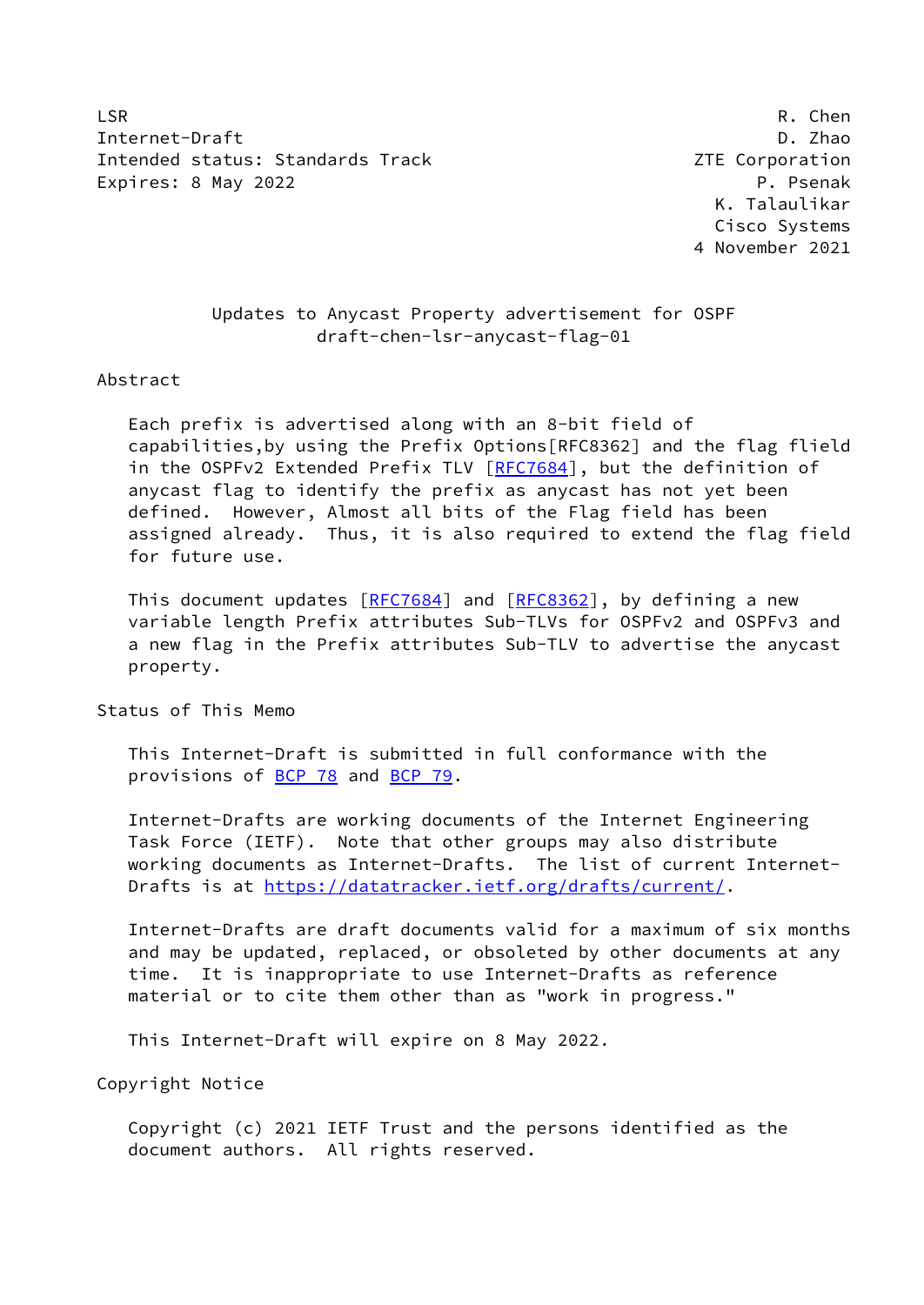<span id="page-1-1"></span>Internet-Draft Anycast Property advertisement November 2021

This document is subject to [BCP 78](https://datatracker.ietf.org/doc/pdf/bcp78) and the IETF Trust's Legal Provisions Relating to IETF Documents ([https://trustee.ietf.org/](https://trustee.ietf.org/license-info) [license-info](https://trustee.ietf.org/license-info)) in effect on the date of publication of this document. Please review these documents carefully, as they describe your rights and restrictions with respect to this document. Code Components extracted from this document must include Revised BSD License text as described in Section 4.e of the **Trust Legal Provisions** and are provided without warranty as described in the Revised BSD License.

## Table of Contents

| 1. Introduction $\ldots \ldots \ldots \ldots \ldots \ldots \ldots \ldots \ldots$ |  |  |  |
|----------------------------------------------------------------------------------|--|--|--|
| 1.1. Requirements Language 3                                                     |  |  |  |
| 2. Variable length Prefix attributes Sub-TLV 3                                   |  |  |  |
|                                                                                  |  |  |  |
|                                                                                  |  |  |  |
|                                                                                  |  |  |  |
| 5.1. OSPFv2 Extended Prefix Sub-TLV Registry 6                                   |  |  |  |
| 5.2. OSPFv3 Extended LSA Sub-TLV Registry 6                                      |  |  |  |
|                                                                                  |  |  |  |
|                                                                                  |  |  |  |
|                                                                                  |  |  |  |

#### <span id="page-1-0"></span>[1](#page-1-0). Introduction

 Both SR-MPLS prefixes-SID and IPv4/IPv6 prefix may be configured as anycast and as such the same value can be advertised by multiple routers. It is useful for other routers to know that the advertisement is for an anycast identifier.

 [RFC7684] defines OSPFv2 Opaque LSAs based on Type-Length-Value (TLV) tuples that can be used to associate additional attributes with prefixes or links.8-bit field of the OSPFv2 Extended Prefix TLV is used to advertise additional attributes associated with the prefix, but the definition of anycast flag to identify the prefix as anycast has not yet been defined. However, three bits have been defined.

 [RFC8362] extends the LSA format by encoding the existing OSPFv3 LSA information in Type-Length-Value (TLV) tuples and allowing advertisement of additional information with additional TLVs. Each prefix is advertised along with an 8-bit field of capabilities, by using the Prefix Options, but the definition of anycast flag to identify the prefix as anycast has not yet been defined.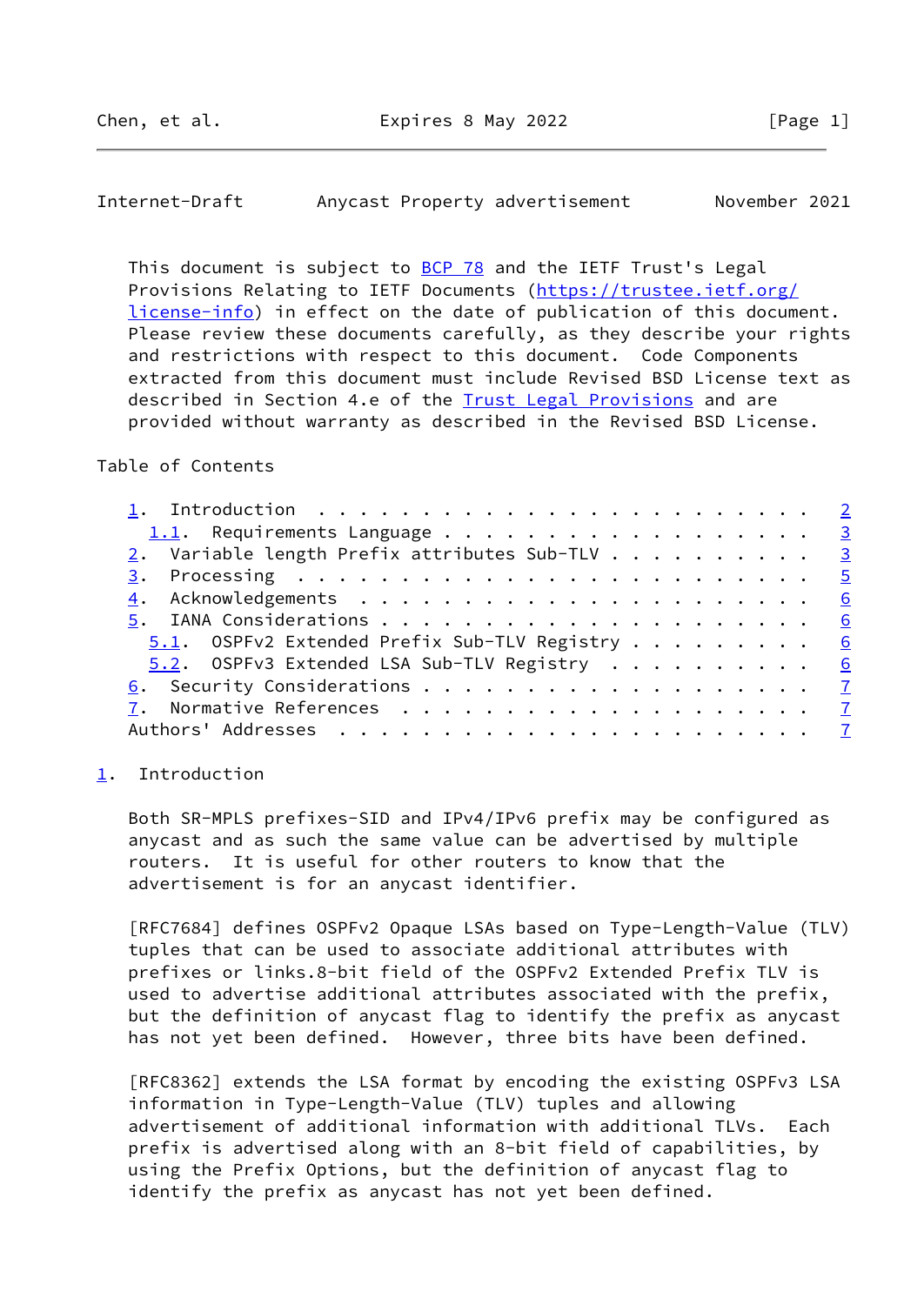However,only the final bit in the Prefix Options is not allocated.

Chen, et al. **Expires 8 May 2022** [Page 2]

<span id="page-2-1"></span>Internet-Draft Anycast Property advertisement November 2021

This document updates [[RFC7684](https://datatracker.ietf.org/doc/pdf/rfc7684)] and [\[RFC8362](https://datatracker.ietf.org/doc/pdf/rfc8362)], by defining a new variable length Prefix attributes Sub-TLVs for OSPFv2 and OSPFv3 and a new flag in the Prefix attributes Sub-TLV to advertise the anycast property.

<span id="page-2-0"></span>[1.1](#page-2-0). Requirements Language

 The key words "MUST", "MUST NOT", "REQUIRED", "SHALL", "SHALL NOT", "SHOULD", "SHOULD NOT", "RECOMMENDED", "MAY", and "OPTIONAL" in this document are to be interpreted as described in [RFC 2119 \[RFC2119](https://datatracker.ietf.org/doc/pdf/rfc2119)].

<span id="page-2-2"></span>[2](#page-2-2). Variable length Prefix attributes Sub-TLV

 This document creates a new variable length Prefix attributes Sub-TLV for OSPFv2 and OSPFv3. This Sub-TLV specifies a variable flag fields to advertise additional attributes associated with the prefix.

The format of each TLV is:

0 1 2 3 0 1 2 3 4 5 6 7 8 9 0 1 2 3 4 5 6 7 8 9 0 1 2 3 4 5 6 7 8 9 0 1 +-+-+-+-+-+-+-+-+-+-+-+-+-+-+-+-+-+-+-+-+-+-+-+-+-+-+-+-+-+-+-+-+ | Type | Length | +-+-+-+-+-+-+-+-+-+-+-+-+-+-+-+-+-+-+-+-+-+-+-+-+-+-+-+-+-+-+-+-+ attributes(variable)... +-+-+-+-+-+-+-+-+-+-+-+-+-+-+-+-+-+-+-+-+-+-+-+-+-+-+-+-+-+-+-+-+

Figure 1

where:

Type: TBA.

Length: Variable, dependent on the included attributes.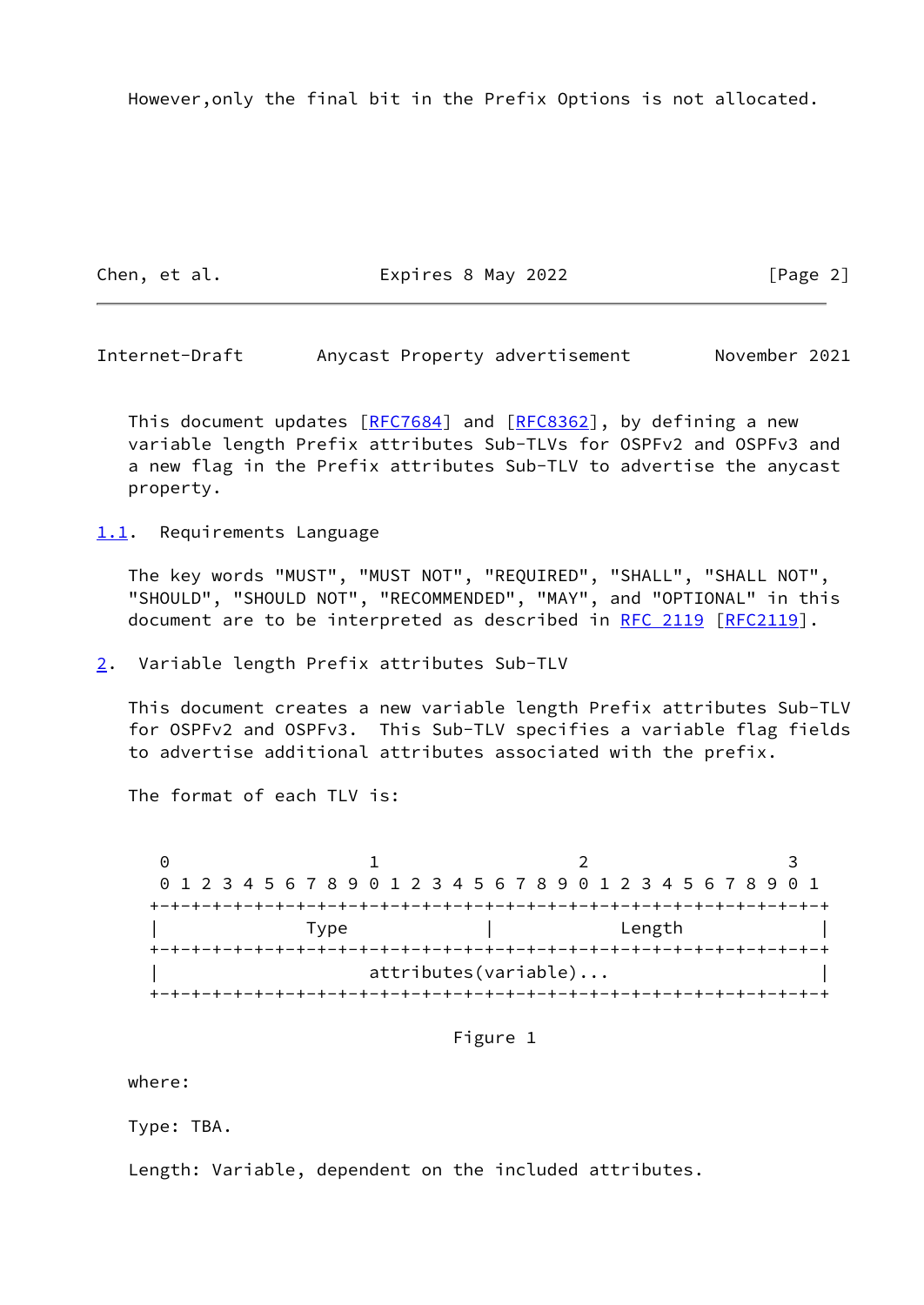Attributes: Variable.The extended flag fields, and the first 8 bits are reserved for the flag field previously defined by OSPFv2 and OSPFv3.

 In the case of OSPFv2,the Prefix attributes Sub-TLVs is a sub-TLV of the OSPFv2 Extended Prefix TLV as defined in [\[RFC7684](https://datatracker.ietf.org/doc/pdf/rfc7684)]. Figure 2 below is the definition of attribute field.

 Attributes:The following flags are defined and the first 8 bits are reserved for the previously defined one-octet field contains flags in OSPFv2 Extended Prefix TLV [[RFC7684\]](https://datatracker.ietf.org/doc/pdf/rfc7684):

| Expires 8 May 2022<br>Chen, et al. | [Page 3] |
|------------------------------------|----------|
|------------------------------------|----------|

Internet-Draft Anycast Property advertisement November 2021

 0 1 2 3 4 5 6 7 8 9 0 1 2 3 4 5 +--+--+--+--+--+--+--+--+--+--+--+--+--+--+--+--+ | A| N| E| | | | | |AC| | | | | | | |...... +--+--+--+--+--+--+--+--+--+--+--+--+--+--+--+--+

Figure 2

Where:

E-Flag: Refer to [\[RFC9089](https://datatracker.ietf.org/doc/pdf/rfc9089)].

N/A-Flag: Refer to [[RFC7684\]](https://datatracker.ietf.org/doc/pdf/rfc7684).

 AC-flag: A new flag is used to advertise the anycast property. When the prefix is configured as anycast, the AC-flag SHOULD be set. Otherwise, this flag MUST be clear.If both N-flag and AC-flag are set, the receiving routers MUST ignore the N-flag.

 AC-flag MUST be preserved when the prefix is propagated between areas.

 The same prefix can be advertised by multiple routers, and that if at least one of them sets the AC-Flag in its advertisement, the prefix SHOULD be considered as anycast.

The other bits are reserved for future use.

 In the case of OSPFv3, the Prefix attributes Sub-TLVs is a sub-TLV of the following OSPFv3 TLVs as defined in [\[RFC8362](https://datatracker.ietf.org/doc/pdf/rfc8362)]: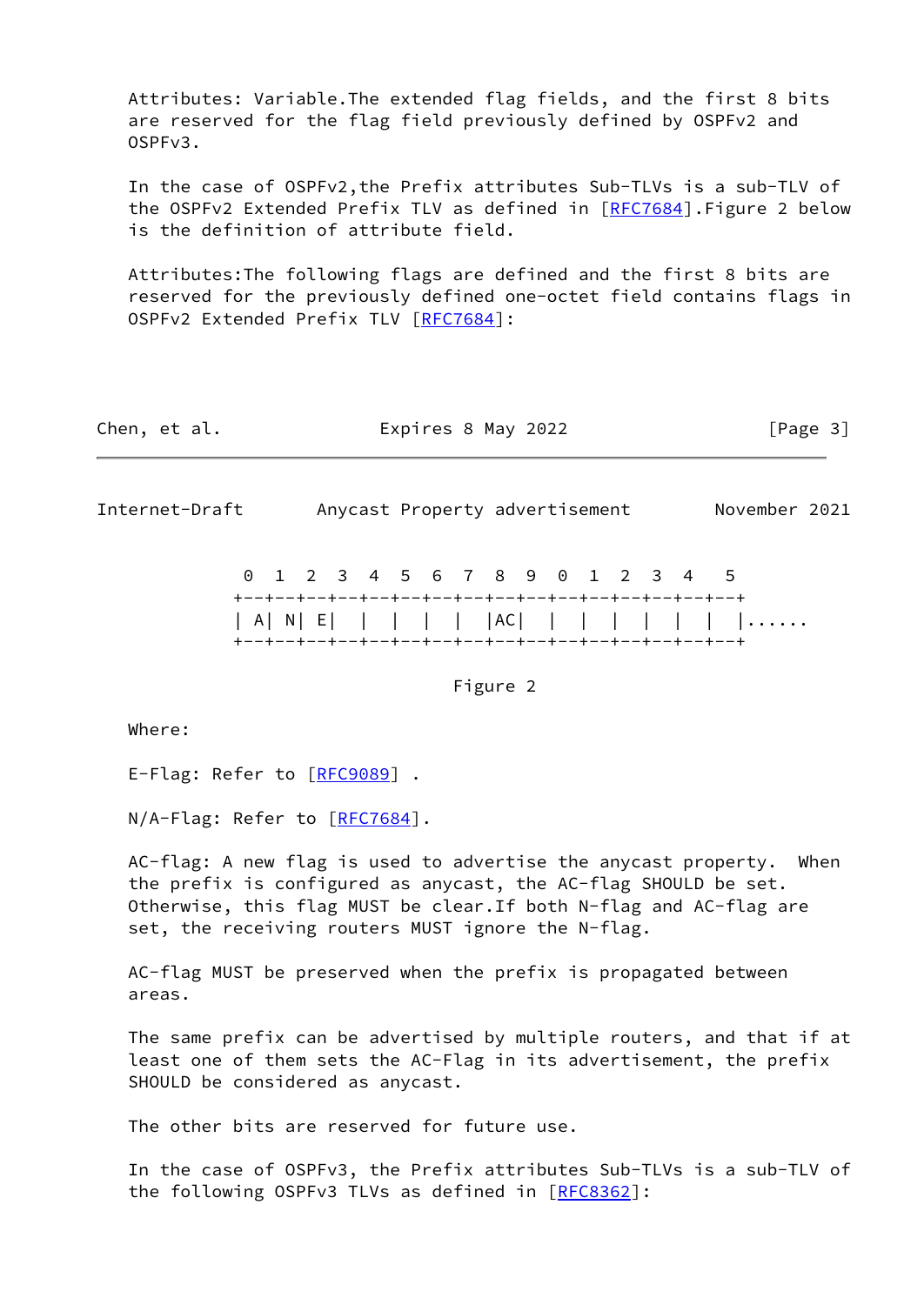- \* Intra-Area Prefix TLV
- Inter-Area Prefix TLV
- External Prefix TLV

Figure 3 below is the definition of attribute field.

 Attributes:The following flags are defined and the first 8 bits are reserved for the previously defined OSPFv3 Prefix Options:

> 0 1 2 3 4 5 6 7 8 9 0 1 2 3 4 5 +--+--+--+--+--+--+--+--+--+--+--+--+--+--+--+--+ | | E| N|DN| P| x|LA|NU|AC| | | | | | | |...... +--+--+--+--+--+--+--+--+--+--+--+--+--+--+--+--+

> > Figure 3

| Chen, et al. | Expires 8 May 2022 | [Page 4] |
|--------------|--------------------|----------|
|--------------|--------------------|----------|

<span id="page-4-0"></span>Internet-Draft Anycast Property advertisement November 2021

Where:

E-Flag: Refer to [\[RFC9089](https://datatracker.ietf.org/doc/pdf/rfc9089)] in section 3.1.

N-Flag: Refer to [\[RFC8362](https://datatracker.ietf.org/doc/pdf/rfc8362)] in section 3.1.1.

P/x/LA/NU-Flag: Refer to [\[RFC5340](https://datatracker.ietf.org/doc/pdf/rfc5340)].

 AC-Flag: A new flag is used to advertise the anycast property. When the prefix is configured as anycast, the AC-flag SHOULD be set. Otherwise, this flag MUST be clear.If both N-flag and AC-flag are set, the receiving routers MUST ignore the N-flag.

 AC-flag MUST be preserved when the prefix is propagated between areas.

 The same prefix can be advertised by multiple routers, and that if at least one of them sets the AC-Flag in its advertisement, the prefix SHOULD be considered as anycast.

The other bits are reserved for future use.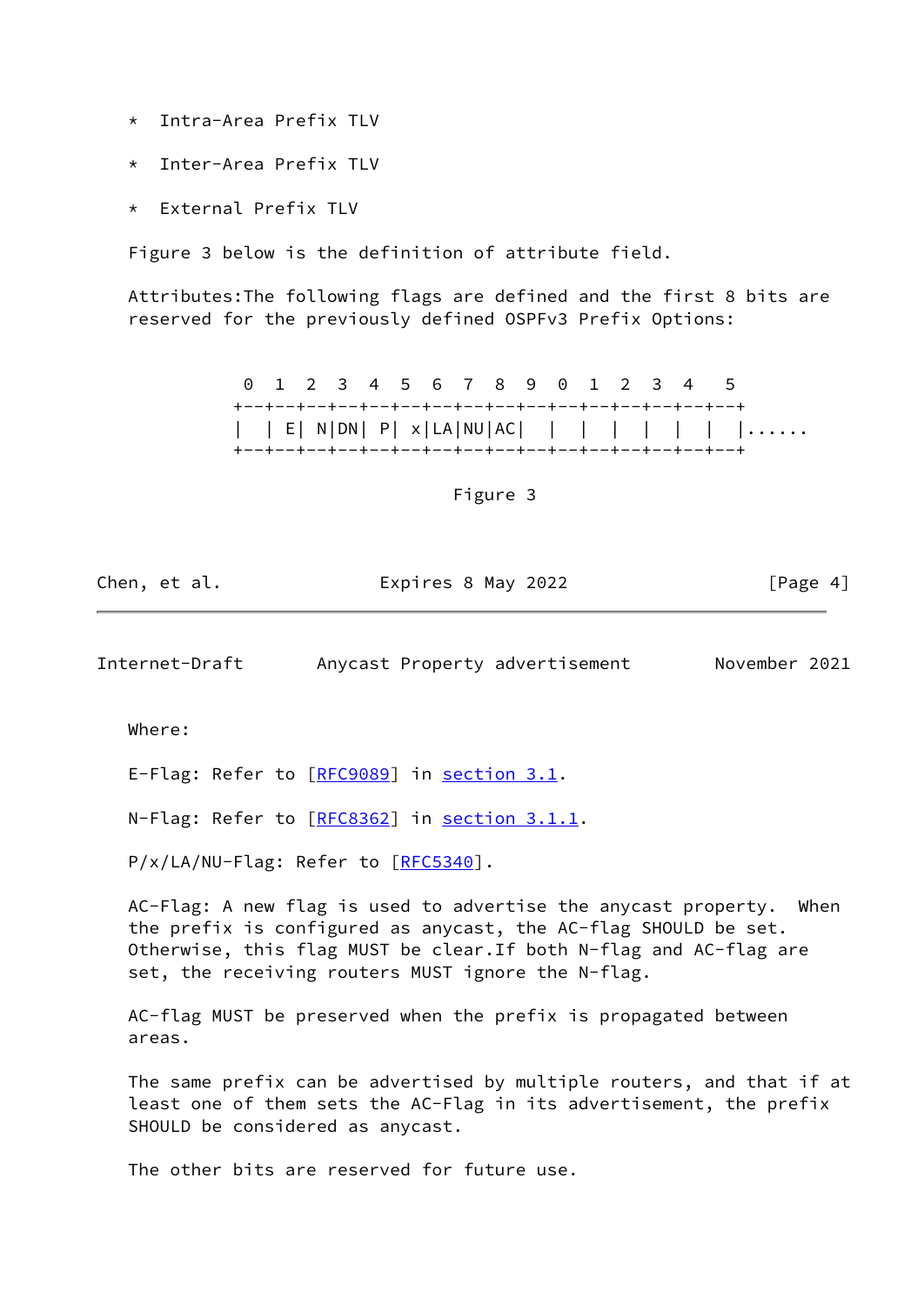### <span id="page-5-0"></span>[3](#page-5-0). Processing

 If there is an device in the network that does not support the Extension of the Prefix attributes Sub-TLV, then the device that support the Extension of the Prefix attributes Sub-TLV should advertise the field of capabilities of the Prefix by using prefix options[RFC8362]or prefix-flags[RFC7684], and the Prefix attributes Sub-TLV. Otherwise, only use the Prefix attributes Sub-TLV to advertise the field of capabilities of the Prefix.

 If prefix is advertised along with the field of capabilities, by using the Prefix attributes Sub-TLV, then the field of capabilities of the Prefix in the OSPFv2/OSPFv3 Prefix attributes Sub-TLV shall prevail.

 As long as the Prefix attributes Sub-TLV is used to advertise the field of capabilities and the device support the Extension of the Prefix attributes Sub-TLV, then the field of capabilities in the Prefix attributes Sub-TLV shall prevail.

 If prefix is advertised along with the field of capabilities, by using only the prefix-options[RFC8362]or prefix-flags[RFC7684], then the field of capabilities in the prefix-options[RFC8362]or prefix flags[RFC7684] shall prevail.

| Chen, et al. | Expires 8 May 2022 | [Page 5] |
|--------------|--------------------|----------|
|              |                    |          |

<span id="page-5-2"></span>Internet-Draft Anycast Property advertisement November 2021

#### <span id="page-5-1"></span>[4](#page-5-1). Acknowledgements

TBD.

<span id="page-5-3"></span>[5](#page-5-3). IANA Considerations

This document requests allocation for the following registry.

<span id="page-5-4"></span>[5.1](#page-5-4). OSPFv2 Extended Prefix Sub-TLV Registry

 This document requests allocation for OSPFv2 Extended Prefix Sub-TLV Registry: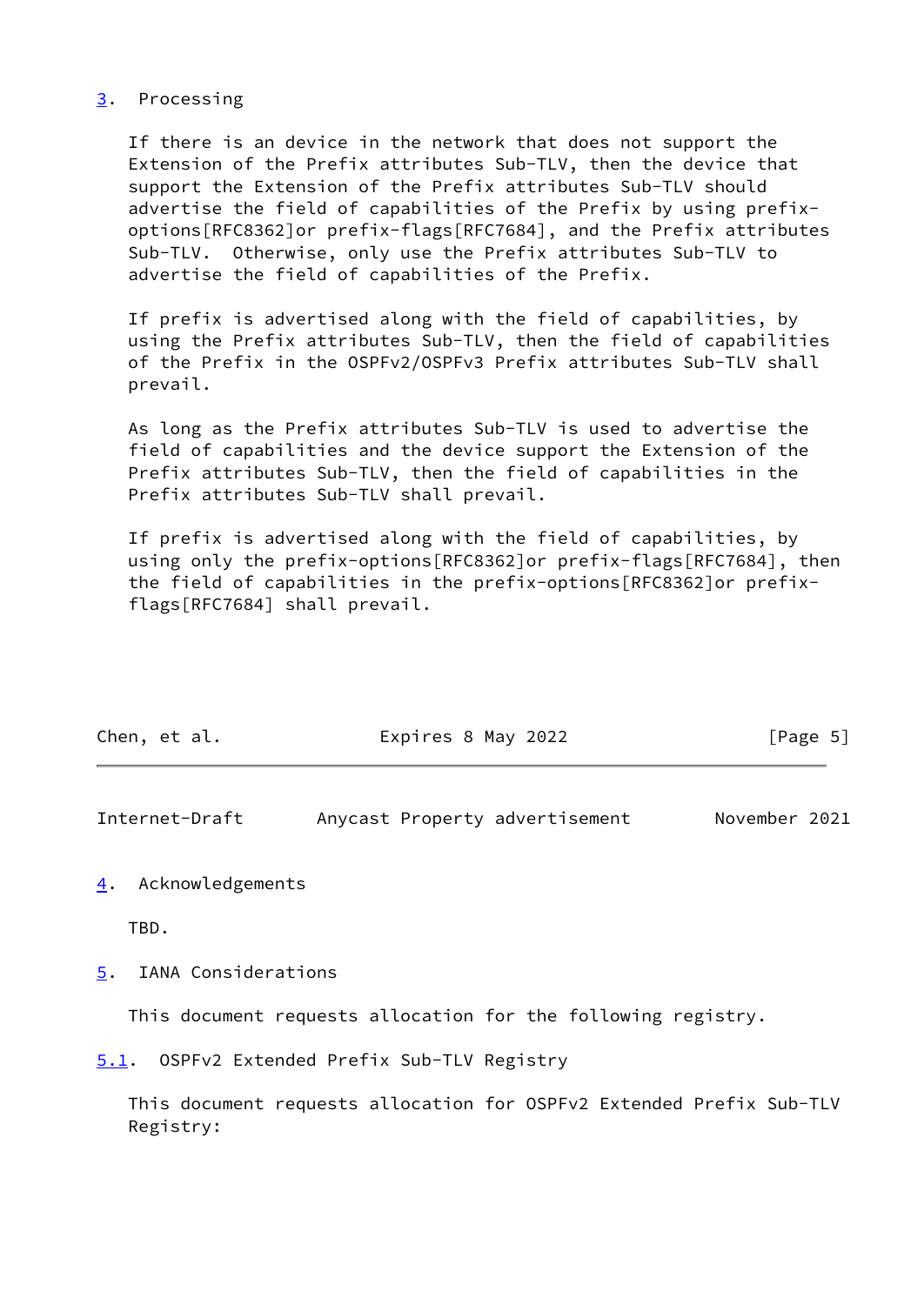| Value | Description                      | Reference     |
|-------|----------------------------------|---------------|
|       |                                  |               |
| TBA   | OSPEv2 Prefix attributes Sub-TLV | This document |

# Figure 4

 This document adds a new bit in the "OSPFv2 Prefix attributes Sub- TLV" registry:

AC-flag (Anycast Flag).

<span id="page-6-0"></span>[5.2](#page-6-0). OSPFv3 Extended LSA Sub-TLV Registry

 This document requests allocation for OSPFv3 Extended LSA Sub-TLV Registry:

| Value | Description                      | Reference     |
|-------|----------------------------------|---------------|
|       |                                  |               |
| TBA   | OSPFv3 Prefix attributes Sub-TLV | This document |

## Figure 5

 This document adds a new bit in the "OSPFv3 Prefix attributes TLV" registry:

AC-flag (Anycast Flag).

Chen, et al. Expires 8 May 2022 [Page 6]

<span id="page-6-2"></span>Internet-Draft Anycast Property advertisement November 2021

<span id="page-6-1"></span>[6](#page-6-1). Security Considerations

 Procedures and protocol extensions defined in this document do not affect the OSPFv2 , OSPFv3 security model. See the "Security Considerations"section of [[RFC7684](https://datatracker.ietf.org/doc/pdf/rfc7684)] for a discussion of OSPFv2 security, the "Security Considerations" section of [[RFC8362](https://datatracker.ietf.org/doc/pdf/rfc8362)] for a discussion of OSPFv3 security.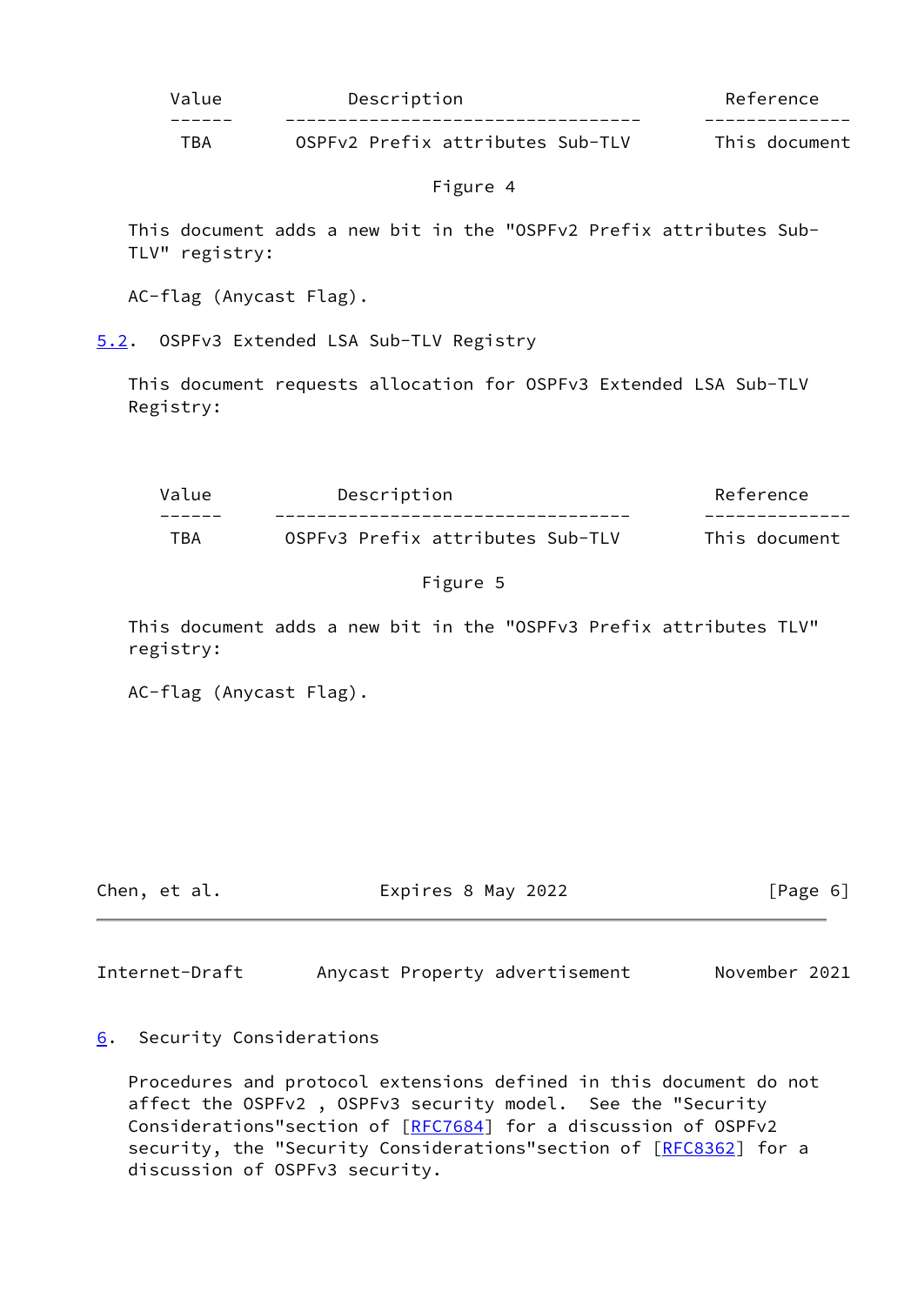## <span id="page-7-0"></span>[7](#page-7-0). Normative References

- [RFC2119] Bradner, S., "Key words for use in RFCs to Indicate Requirement Levels", [BCP 14](https://datatracker.ietf.org/doc/pdf/bcp14), [RFC 2119](https://datatracker.ietf.org/doc/pdf/rfc2119), DOI 10.17487/RFC2119, March 1997, <[https://www.rfc-editor.org/info/rfc2119>](https://www.rfc-editor.org/info/rfc2119).
- [RFC5340] Coltun, R., Ferguson, D., Moy, J., and A. Lindem, "OSPF for IPv6", [RFC 5340](https://datatracker.ietf.org/doc/pdf/rfc5340), DOI 10.17487/RFC5340, July 2008, <[https://www.rfc-editor.org/info/rfc5340>](https://www.rfc-editor.org/info/rfc5340).
- [RFC7684] Psenak, P., Gredler, H., Shakir, R., Henderickx, W., Tantsura, J., and A. Lindem, "OSPFv2 Prefix/Link Attribute Advertisement", [RFC 7684,](https://datatracker.ietf.org/doc/pdf/rfc7684) DOI 10.17487/RFC7684, November 2015, [<https://www.rfc-editor.org/info/rfc7684](https://www.rfc-editor.org/info/rfc7684)>.
- [RFC8362] Lindem, A., Roy, A., Goethals, D., Reddy Vallem, V., and F. Baker, "OSPFv3 Link State Advertisement (LSA) Extensibility", [RFC 8362,](https://datatracker.ietf.org/doc/pdf/rfc8362) DOI 10.17487/RFC8362, April 2018, [<https://www.rfc-editor.org/info/rfc8362](https://www.rfc-editor.org/info/rfc8362)>.
- [RFC9089] Xu, X., Kini, S., Psenak, P., Filsfils, C., Litkowski, S., and M. Bocci, "Signaling Entropy Label Capability and Entropy Readable Label Depth Using OSPF", [RFC 9089](https://datatracker.ietf.org/doc/pdf/rfc9089), DOI 10.17487/RFC9089, August 2021, <[https://www.rfc-editor.org/info/rfc9089>](https://www.rfc-editor.org/info/rfc9089).

Authors' Addresses

 Ran Chen ZTE Corporation Nanjing China

Email: chen.ran@zte.com.cn

| Chen, et al. | Expires 8 May 2022 | [Page 7] |
|--------------|--------------------|----------|
|              |                    |          |

Internet-Draft Anycast Property advertisement November 2021